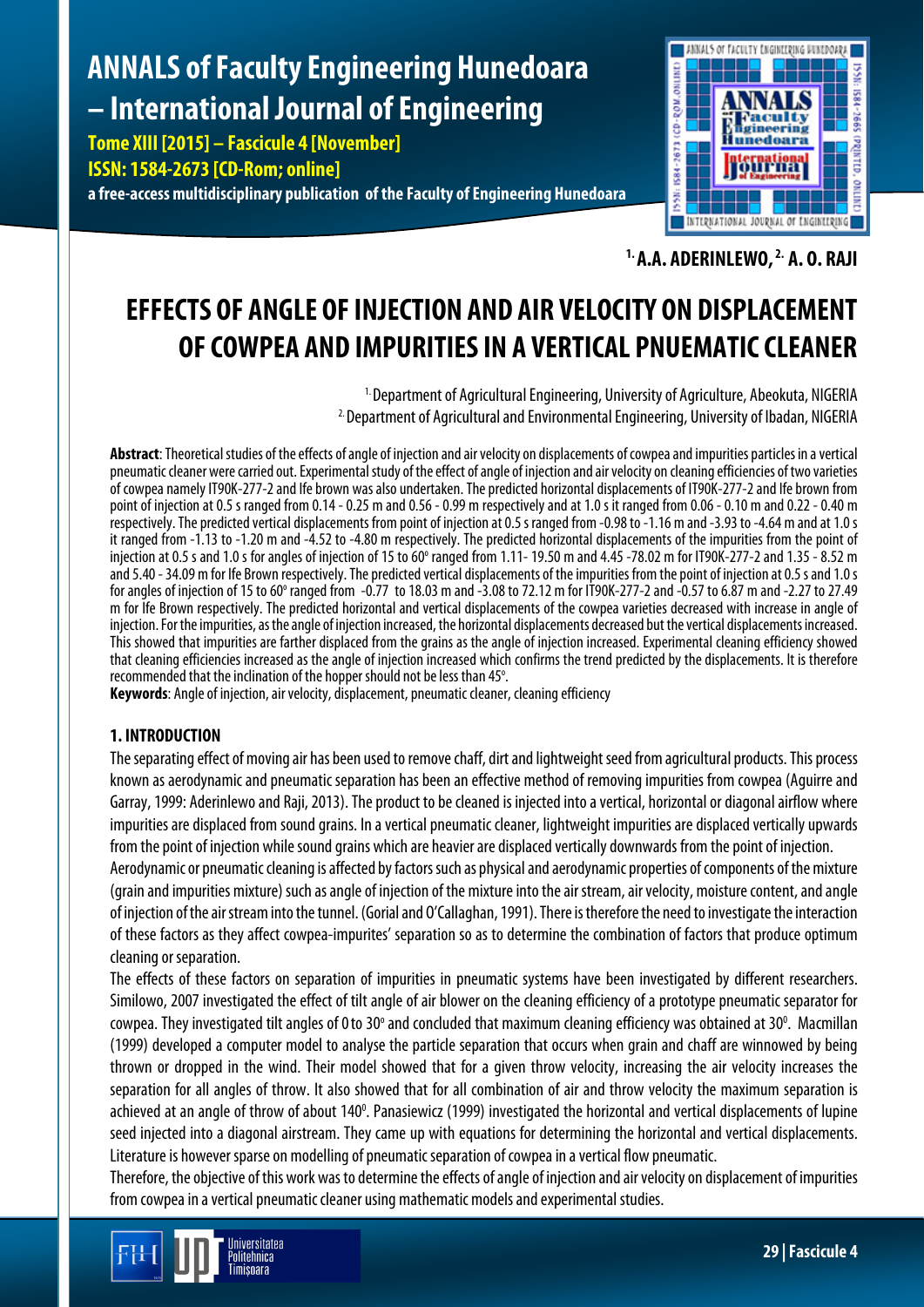#### **2. LIMITATION OF THE STUDY**

The study considered separation of cowpea and impurities in vertical flow pneumatic cleaner only. Cross flow and diagonal flow cleaners were not considered.

#### **3. METHODOLOGY**

Equations for predicting the horizontal and vertical displacements of cowpea and impurities in a vertical pneumatic cleaner developed by Aderinlewo (2011) were used to predict the horizontal and vertical displacement of two varieties of cowpea (Ife Brown and IT90K-277-2) and impurities particles in a vertical pneumatic cleaner. The equations state as follows:

$$
x = \frac{Ft^2}{2m} \cos \theta \tag{1}
$$

$$
y = \frac{1}{2}gt^2 - \frac{Ft^2}{2m}sin\theta
$$
 (2)

where  $x =$  horizontal component of particle's velocity, m/s,  $y =$  vertical component of particle's velocity, m/s,  $\theta =$  direction of particle's motion measured from the horizontal, degree,  $\,m=$  mass of particle, kg,  $\,g=$  acceleration due to gravity, m/s $^2$ ,  $\,F\,=$ drag force, N,  $t =$  time of flight, s

Vertical displacement above the point of injection was taken as positive while vertical displacement below the point of injection was taken as negative.

The cleaning efficiencies at different angles of injection and air velocities of the two varieties of cowpea namely Ife Brown and IT90K-277-2 were experimentally determined using a vertical pneumatic cleaner developed at the Department of Agricultural Engineering, Federal University of Agriculture, Abeokuta. The cleaning efficiencies obtained experimentally were compared with the trends predicted by displacement equations. The physical and aerodynamic properties of the cowpea varieties and impurities are presented in Tables 1 and 2.

|  | Table 1. Physical and aerodynamic properties of cowpea varieties |  |
|--|------------------------------------------------------------------|--|
|--|------------------------------------------------------------------|--|

| Variety     | <b>Moisture</b><br>content<br>$(\% w.b.)$ | <b>True</b><br>density<br>kg/m <sup>3</sup> | <b>Bulk</b><br>density<br>kg/m $^3$ | <b>Porosity</b><br>% | One thousand<br>grain mass (g) | Projected<br>area<br>mm <sup>2</sup> | <b>Terminal</b><br>velocity<br>m/s |
|-------------|-------------------------------------------|---------------------------------------------|-------------------------------------|----------------------|--------------------------------|--------------------------------------|------------------------------------|
| IT90K-277-2 | 14.1                                      | 1195                                        | 731                                 | 38.83                | 177.624                        | 38.59                                | 13.57                              |
| Ife brown   | 14.1                                      | 1201                                        | 731                                 | 39.15                | 157.993                        | 40.97                                | 13.92                              |

| Table 2. Mass and terminal velocities of impurities |            |                         |  |  |  |  |  |
|-----------------------------------------------------|------------|-------------------------|--|--|--|--|--|
| <b>Impurity</b>                                     | Mass $(q)$ | Terminal velocity (m/s) |  |  |  |  |  |
| Chaff-4 cm                                          | 0.104      | 1.51                    |  |  |  |  |  |
| Chaff-8 cm                                          | 0.147      | 2.23                    |  |  |  |  |  |
| Immature grain                                      | 0.113      | 3.49                    |  |  |  |  |  |
| Insect infested grain                               | 0.150      | 2.96                    |  |  |  |  |  |

### Source: Aderinlewo and Raji (2013)

Source: Aderinlewo and Raji (2013)

#### **4. RESULTS AND DISCUSSIONS**

The vertical and horizontal displacements of the cowpea varieties and the impurities predicted by the model at the time of 0.5 s and 1.0 s are shown in Tables 4 to 6. The predicted horizontal displacements of IT90K-277-2 and Ife brown from point of injection at 0.5 and 1.0 s ranged from 0.14 to 0.25 m and 0.56 to 0.99 m, 0.06 to 0.10 m and 0.22 to 0.40 m respectively for angles of injection of 15, 30, 45 and 60°. Their predicted vertical displacements from point of injection at 0.5 s and 1.0 s ranged from -0.98 to -1.16 m and -3.93 to -4.64 m, -1.13 to -1.20 m and -4.52 to -4.80 m respectively for angles of injection of 15, 30, 45 and 60 $^{\circ}$ .

The predicted horizontal displacements of the impurities from the point of injection at 0.5 s and 1.0 s for angles of injection of 15 to 60o ranged from 1.11 to 19.50 m and 4.45 to 78.02 m for IT90K-277-2, 1.35 to 8.52 m and 5.40 to 34.09 m for Ife Brown respectively. The predicted vertical displacements of the impurities from the point of injection at 0.5 s and 1.0 s for angles of injection of 15 to 60° ranged from -0.77 to 18.03 m and -3.08 to 72.12 m for IT90K-277-2, -0.57 to 6.87 m and -2.27 to 27.49 m for Ife Brown respectively. It was observed that the predicted horizontal and vertical displacements of the four varieties decreased with increase in angle of injection. For the impurities, as the angle of injection increased, the predicted horizontal displacements decreased but the predicted vertical displacements increased. This showed that impurities are farther displaced from the grains as the angle of injection increased. The decrease in the predicted horizontal and vertical displacements of the four varieties could be due to the fact that as the angle of injection increased the resistance drag force acting on the grains also increased. Thus resistance to the motion of the grains as they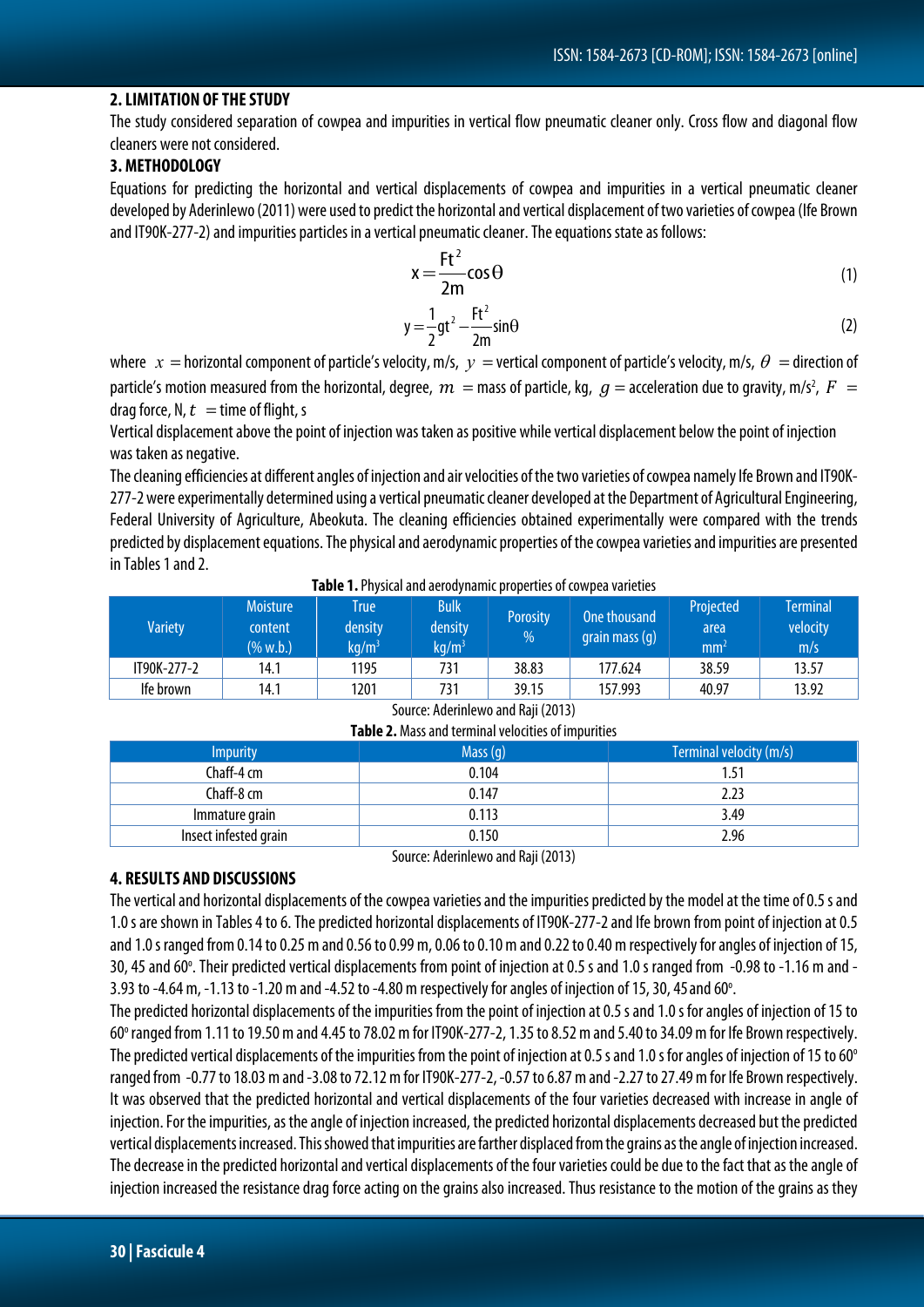fall through the air stream increased as the angle of injection increased. This led to reduction in horizontal and vertical displacements. For the impurities, the increase in the resistance drag force led to increase in their vertical motion since their vertical motion is caused by the drag force. This led to increase in their vertical displacements. Furthermore, the horizontal displacements of the cowpea varieties are smaller than those of the impurities. This implied that they fell closer to the wall than the impurities.

|                        | Horizontal displacement (m) |       |       |       | Vertical displacement (m) |         |         |         |
|------------------------|-----------------------------|-------|-------|-------|---------------------------|---------|---------|---------|
| Angle of Injection (°) | 15                          | 30    | 45    | 60    |                           | 30      | 45      | 60      |
| IT90K-277-2            | 0.25                        | 0.23  | 0.19  | 0.14  | $-1.16$                   | $-1.09$ | $-1.03$ | $-0.98$ |
| Insect Infested        | 2.46                        | 1.59  | 1.34  | 1.11  | $-0.77$                   | $-0.31$ | 0.11    | 0.70    |
| $Chaff-4cm$            | 19.50                       | 18.22 | 15.30 | 11.11 | 3.99                      | 9.29    | 14.07   | 18.03   |
| Chaff-8cm              | 8.95                        | 8.10  | 7.04  | 5.06  | $-1.17$                   | 3.45    | 5.81    | 7.54    |

**Table 3**. Horizontal and vertical displacements of IT90K-277-2 and impurities at injection velocity of 0.5 m/s and air velocity of 6m/s at 0.5s

Table 4. Horizontal and vertical displacements of IT90K-277-2 and impurities at injection velocity of 0.5 m/s and air velocity of 6m/s at 1.0s

|                        | Horizontal displacement (m) |       |       |       | Vertical displacement (m) |         |         |         |
|------------------------|-----------------------------|-------|-------|-------|---------------------------|---------|---------|---------|
| Angle of Injection (°) |                             | 30    | 45    | 60    | 15                        | 30      | 45      | 60      |
| <b>IT90K-277-2</b>     | 0.99                        | 0.92  | 0.77  | 0.56  | $-4.64$                   | $-4.37$ | $-4.13$ | $-3.93$ |
| Insect Infested        | 6.83                        | 6.35  | 5.35  | 4.45  | $-3.08$                   | $-1.24$ | 0.44    | 2.80    |
| Chaff-4cm              | 78.02                       | 9.29  | 61.19 | 44.47 | 16.00                     | 37.16   | 56.29   | 72.12   |
| Chaff-8cm              | 35.81                       | 32.40 | 28.14 | 20.24 | $-4.69$                   | 13.80   | 23.24   | 30.15   |

Table 5. Horizontal and vertical displacements of Ife Brown and impurities at injection velocity of 0.2 m/s and air velocity of 4 m/s at 0.5 s

|                        |      | Horizontal displacement (m) |      |      |         | Vertical displacement (m) |         |         |
|------------------------|------|-----------------------------|------|------|---------|---------------------------|---------|---------|
| Angle of Injection (°) | 15   | 30                          | 45   | 60   | 15      | 30                        | 45      | 60      |
| Ife brown              | 0.10 | 0.09                        | 0.08 | 0.06 | $-1.20$ | $-1.17$                   | $-1.15$ | $-1.13$ |
| Insect Infested        | 2.46 | 2.28                        | 1.89 | 1.35 | $-0.57$ | 0.09                      | 0.66    | 1.11    |
| Chaff-4cm              | 8.52 | 7.83                        | 6.52 | 4.68 | 1.06    | 3.29                      | 5.29    | 6.87    |
| Chaff-8cm              | 3.90 | 3.58                        | 2.14 | 2.48 | $-0.18$ | 0.84                      | 2.48    | 2.48    |

Table 6. Horizontal and vertical displacements of Ife brown and impurities at injection velocity of 0.2 m/s and air velocity of 4 m/s at 1.0 s

|                        |       | Horizontal displacement (m) |       |       | Vertical displacement (m) |         |         |         |
|------------------------|-------|-----------------------------|-------|-------|---------------------------|---------|---------|---------|
| Angle of Injection (°) |       | 30                          | 45    | 60    |                           | 30      | 45      | 60      |
| Ife brown              | 0.40  | 0.37                        | 0.31  | 0.22  | $-4.80$                   | $-4.69$ | $-4.60$ | $-4.52$ |
| Insect Infested        | 9.84  | 9.14                        | 7.55  | 5.40  | $-2.27$                   | 0.37    | 2.64    | 4.45    |
| Chaff-4cm              | 34.09 | 31.31                       | 26.08 | 18.70 | 4.22                      | 13.17   | 21.17   | 27.49   |
| Chaff-8cm              | 15.61 | 14.32                       | 8.55  | 8.55  | $-0.72$                   | 3.36    | 9.91    | 9.91    |

**Experimental** Cleaning Effic.(%)

**Table 7**. Experimental cleaning efficiencies for IT90K-277-2 Injection Angle

 $(^\circ)$ 

Air Velocity m/s

**Table 8**. Experimental cleaning efficiencies for Ife Brown

| <b>Air Velocity</b> | <b>Injection Angle</b> | <b>Experimental</b> |
|---------------------|------------------------|---------------------|
| m/s                 | $(^\circ)$             | Cleaning Effic.(%)  |
| 4                   | 15                     | 27.6                |
| 4                   | 30                     | 44.3                |
| 4                   | 45                     | 60.3                |
| 4                   | 60                     | 60.8                |
| 6                   | 15                     | 62.3                |
| 6                   | 30                     | 71.6                |
| 6                   | 45                     | 75.4                |
| 6                   | 60                     | 75.6                |
| 8                   | 15                     | 76.7                |
| 8                   | 30                     | 80.0                |
| 8                   | 45                     | 87.4                |
| 8                   | 60                     | 87.9                |

The experimental cleaning efficiencies obtained at different air velocities and angles of injection are shown Tables 7 and 8.For IT90K-277-2, at air velocity of 4 m/s the cleaning efficiency increased from 28.2 to 60.9% for angle of injection of 15 to 60°. At air velocity of 6 m/s the cleaning efficiency increased from 63.7 to 75.6% and at air velocity of 8 m/s, the cleaning efficiency increased from 76.8